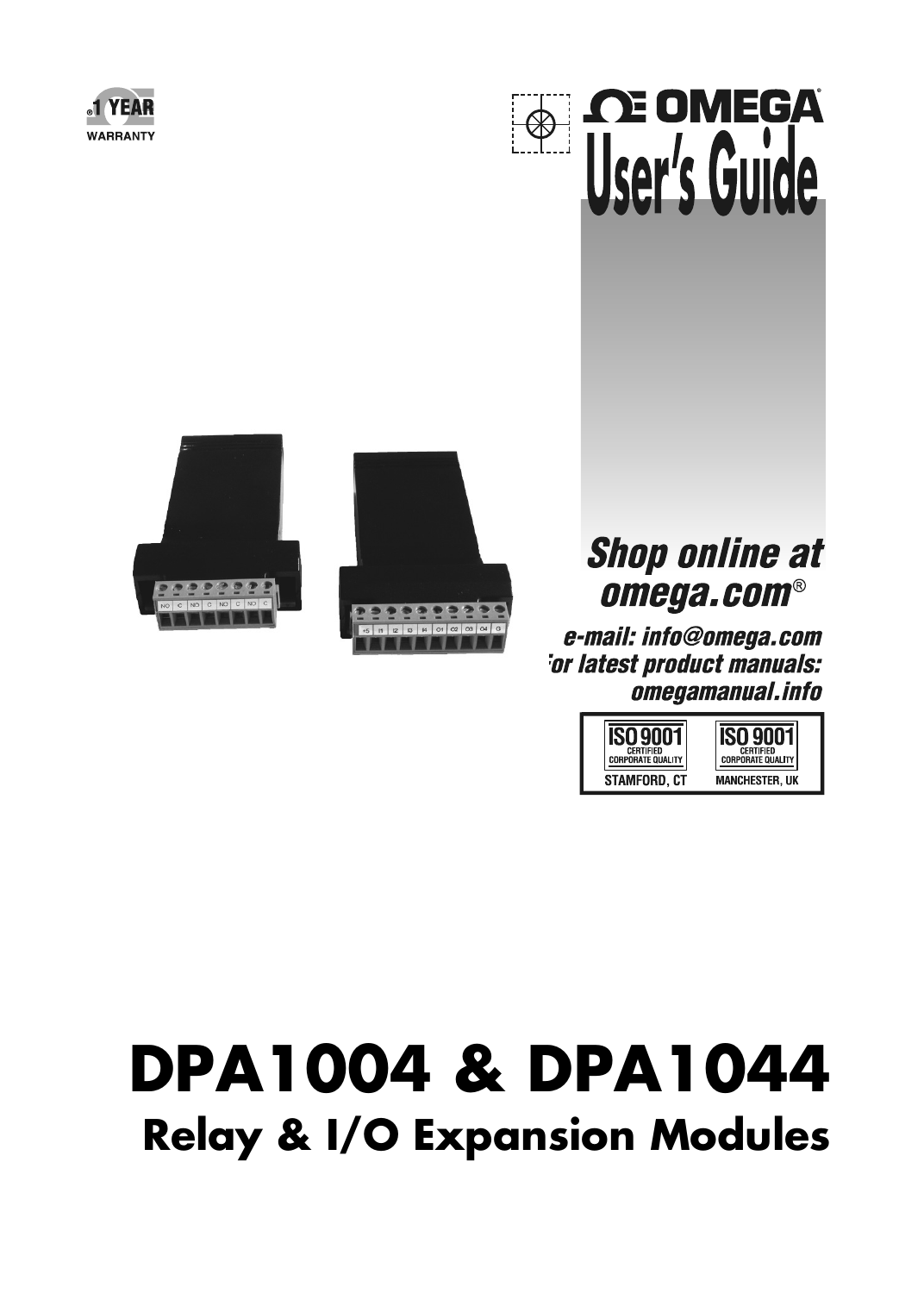### **DPA1004 & DPA1044 Expansion Modules Instruction Manual**

# **OE OMEGA**

#### **OMEGAnet** Online Service omega.com

Internet e-mail info@omega.com

#### **Servicina North America:**

| U.S.A.<br>ISO 9001 Certified                 | Omega Engineering, Inc., One Omega Drive, P.O. Box 4047<br>Stamford, CT 06907-0047 USA<br>Toll Free: 1-800-826-6342<br>TEL: (203) 359-1660<br>FAX: (203) 359-7700<br>e-mail: info@omega.com                                                      |                                                      |
|----------------------------------------------|--------------------------------------------------------------------------------------------------------------------------------------------------------------------------------------------------------------------------------------------------|------------------------------------------------------|
| Canada:                                      | 976 Bergar<br>Laval (Quebec), H7L 5A1 Canada<br>Toll-Free: 1-800-826-6342<br>FAX: (514) 856-6886                                                                                                                                                 | TEL: (514) 856-6928<br>e-mail: info@omega.ca         |
|                                              | For immediate technical or application assistance:                                                                                                                                                                                               |                                                      |
|                                              | U.S.A. and Canada: Sales Service: 1-800-826-6342/1-800-TC-OMEGA ®<br>Customer Service: 1-800-622-2378/1-800-622-BEST ®<br>Engineering Service: 1-800-872-9436/1-800-USA-WHEN ®                                                                   |                                                      |
| Mexico/<br>Latin America:                    | En Español: 001 (203) 359-7803<br>info@omega.com.mx                                                                                                                                                                                              | FAX: 001 (203) 359-7807<br>e-mail: espanol@omega.com |
| <b>Servicing Europe:</b>                     |                                                                                                                                                                                                                                                  |                                                      |
| Benelux:                                     | Managed by the United Kingdom Office<br>Toll-Free: 0800 099 3344<br>FAX: +31 20 643 46 43                                                                                                                                                        | TEL: +31 20 347 21 21<br>e-mail: sales@omegaeng.nl   |
| Czech Republic:                              | Frystatska 184<br>733 01 Karviná, Czech Republic<br>Toll-Free: 0800-1-66342<br>FAX: +420-59-6311114                                                                                                                                              | TEL: +420-59-6311899<br>e-mail: info@omegashop.cz    |
| France:                                      | Managed by the United Kingdom Office<br>Toll-Free: 0800 466 342<br>TEL: +33 (0) 161 37 29 00<br>FAX: +33 (0) 130 57 54 27<br>e-mail: sales@omega.fr                                                                                              |                                                      |
| Germany/Austria:                             | Daimlerstrasse 26<br>D-75392 Deckenpfronn, Germany<br>Toll-Free: 0800 6397678<br>TEL: +49 (0) 7056 9398-0<br>FAX: +49 (0) 7056 9398-29<br>e-mail: info@omega.de                                                                                  |                                                      |
| <b>United Kingdom:</b><br>ISO 9001 Certified | OMEGA Engineering Ltd.<br>One Omega Drive, River Bend Technology Centre, Northbank<br>Irlam, Manchester M44 5BD United Kingdom<br>Toll-Free: 0800-488-488<br>TEL: +44 (0) 161 777-6611<br>FAX: +44 (0) 161 777-6622<br>e-mail: sales@omega.co.uk |                                                      |

It is the policy of OMEGA Engineering, Inc. to comply with all worldwide safety and EMC/EMI regulations that apply. OMEGA is constantly pursuing certification of its products to the European New Approach Directives. OMEGA will add the CE mark to every appropriate device upon certification.

The information contained in this document is believed to be correct, but OMEGA accepts no liability for any errors it contains, and reserves the right to alter specifications without notice.

WARNING: These products are not designed for use in, and should not be used for, human applications.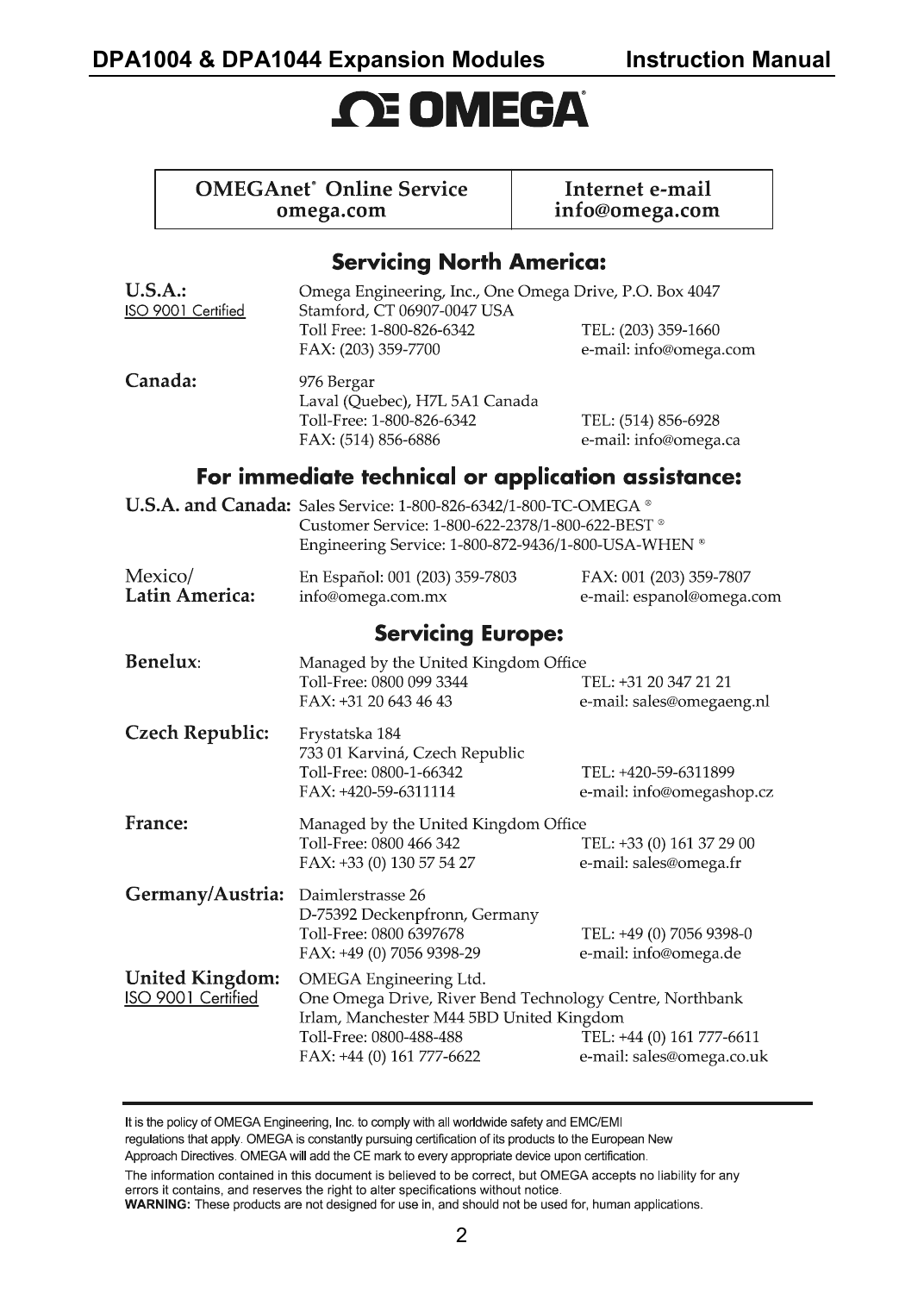#### WARRANTY/DISCLAIMER

OMEGA ENGINEERING, INC. warrants this unit to be free of defects in materials and workmanship for a period of **13 months** from date of purchase. OMEGA's WARRANTY adds an additional one (1) month grace period to the normal **one (1) year product warranty** to cover handling and shipping time. This ensures that OMEGA's customers receive maximum coverage on each product. If the unit malfunctions, it must be returned to the factory for evaluation. OMEGA's Customer Service Department will issue an Authorized Return (AR) number immediately upon phone or written request. Upon examination by OMEGA, if the unit is found to be defective, it will be repaired or replaced at no charge. OMEGA's WARRANTY does not apply to defects resulting from any action of the purchaser, including but not limited to mishandling, improper interfacing, operation outside of design limits, improper repair, or unauthorized modification. This WARRANTY is VOID if the unit shows evidence of having been tampered with or shows evidence of having been damaged as a result of excessive corrosion; or current, heat, moisture or vibration; improper specification; misapplication; misuse or other operating conditions outside of OMEGA's control. Components in which wear is not warranted, include but are not limited to contact points, fuses, and triacs.

**OMEGA is pleased to offer suggestions on the use of its various products. However,** 

**OMEGA neither assumes responsibility for any omissions or errors nor assumes liability for any damages that result from the use of its products in accordance with information provided by OME-GA, either verbal or written. OMEGA warrants only that the parts manufactured by the company will be as specified and free of defects. OMEGA MAKES NO OTHER WARRANTIES OR REPRESENTA-TIONS OF ANY KIND WHATSOEVER, EXPRESSED OR IMPLIED, EXCEPT THAT OF TITLE, AND ALL IMPLIED WARRANTIES INCLUDING ANY WARRANTY OF MERCHANTABILITY AND FITNESS FOR A PARTICULAR PURPOSE ARE HEREBY DISCLAIMED. LIMITATION OF LIABILITY: The remedies of purchaser set forth herein are exclusive, and the total liability of OMEGA with respect to this order, whether based on contract, warranty, negligence, indemnification, strict liability or otherwise, shall not exceed the purchase price of the component upon which liability is based. In no event shall OMEGA be liable for consequential, incidental or special damages.** 

CONDITIONS: Equipment sold by OMEGA is not intended to be used, nor shall it be used: (1) as a "Basic Component" under 10 CFR 21 (NRC), used in or with any nuclear installation or activity; or (2) in medical applications or used on humans. Should any Product(s) be used in or with any nuclear installation or activity, medical application, used on humans, or misused in any way, OMEGA assumes no responsibility as set forth in our basic WARRANTY/DISCLAIMER language, and, additionally, purchaser will indemnify OMEGA and hold OMEGA harmless from any liability or damage whatsoever arising out of the use of the Product(s) in such a manner.

### RETURN REQUEST/INQUIRIES

Direct all warranty and repair requests/inquiries to the OMEGA Customer Service Department. BEFORE RETURNING ANY PRODUCT(S) TO OMEGA, PURCHASER MUST OBTAIN AN AUTHORIZED RETURN (AR) NUMBER FROM OMEGA'S CUSTOMER SERVICE DEPARTMENT (IN ORDER TO AVOID PRO-CESSING DELAYS). The assigned AR number should then be marked on the outside of the return package and on any correspondence. The purchaser is responsible for shipping charges, freight, insurance and proper packaging to prevent breakage in transit.

FOR **WARRANTY** RETURNS, please have the following information available BEFORE contacting OMEGA:

- 1. Purchase Order number under which the product was PURCHASED,
- 2. Model and serial number of the product under warranty, and
- 3. Repair instructions and/or specific problems relative to the product.

FOR **NON-WARRANTY** REPAIRS, consult OME-GA for current repair charges. Have the following information available BEFORE contacting OMEGA: 1. Purchase Order number to cover the COST of the

- repair,
- 2. Model and serial number of the product, and
- 3. Repair instructions and/or specific problems relative to the product.

OMEGA's policy is to make running changes, not model changes, whenever an improvement is possible. This affords our customers the latest in technology and engineering.

OMEGA is a registered trademark of OMEGA ENGINEERING, INC.

© Copyright 2012 OMEGA ENGINEERING, INC. All rights reserved. This document may not be copied, photocopied, reproduced, translated, or reduced to any electronic medium or machine-readable form, in whole or in part, without the prior written consent of OMEGA ENGINEERING, INC.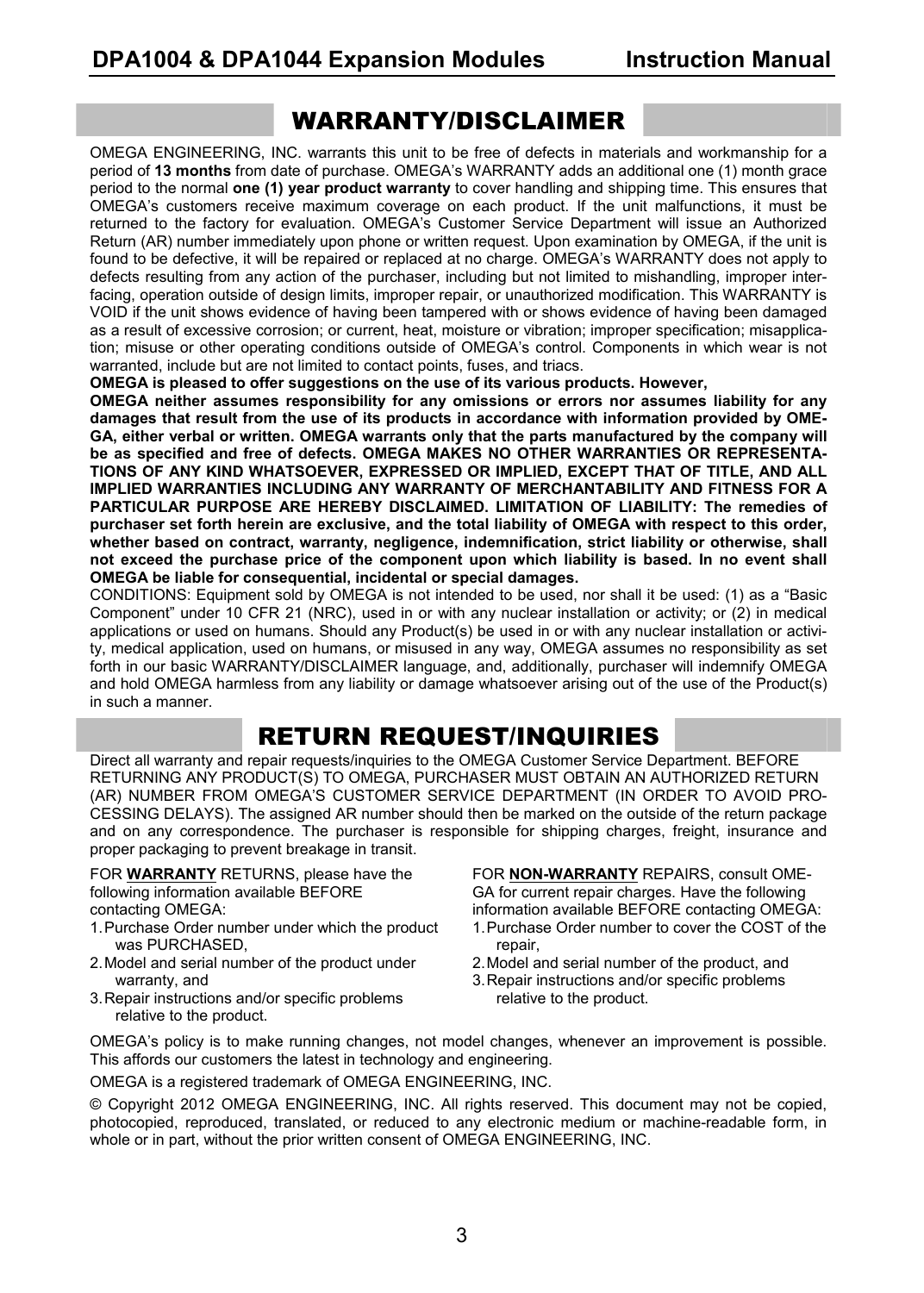

Expansion modules **DO NOT** contain internal jumpers or user settings.



*Hazardous voltages exist within enclosure. Installation and service should be performed only by trained service personnel.* 



*Do not connect or disconnect the expansion module with the power on!*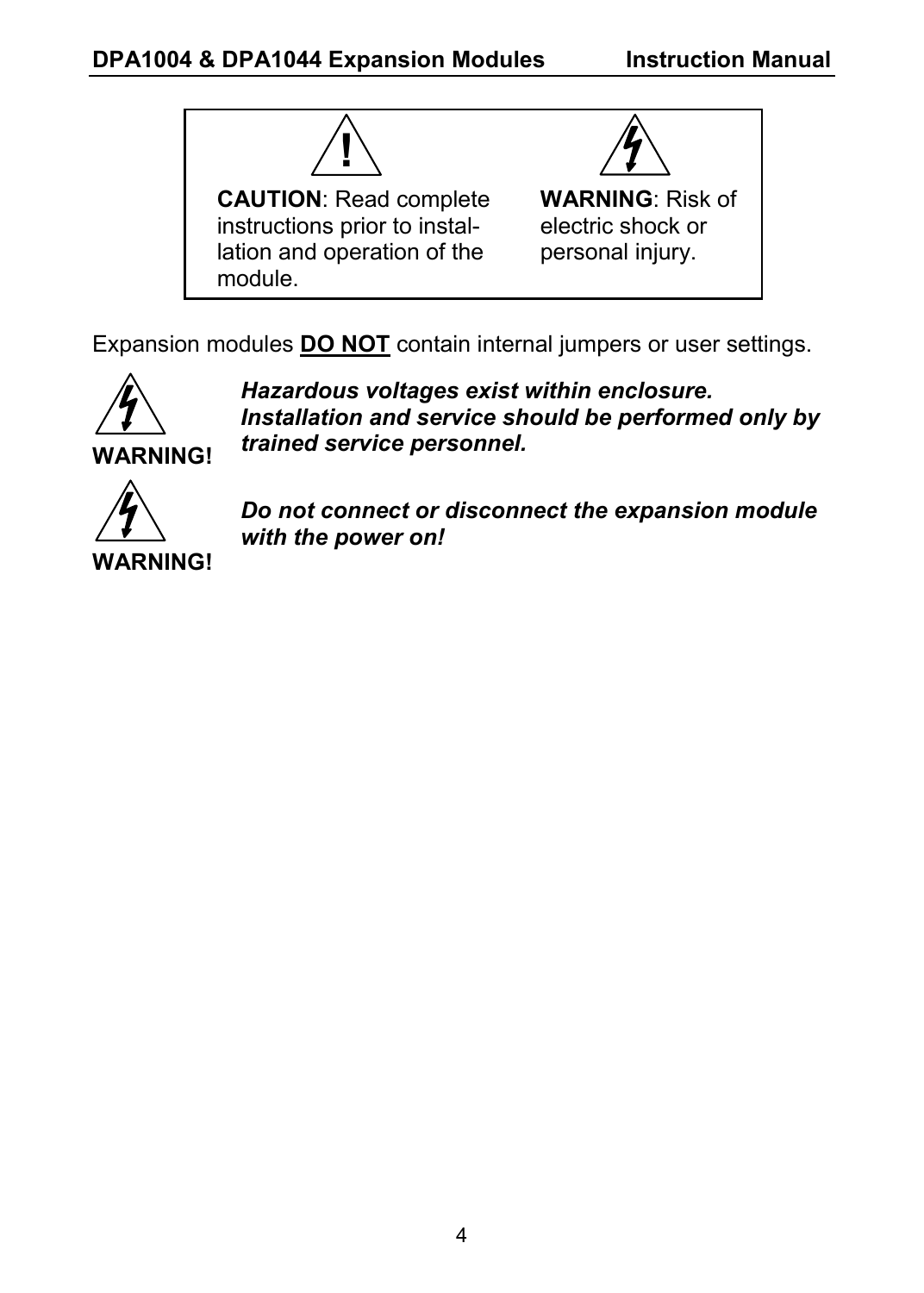### **Table of Contents**

| DPA1044 Digital Input & Output Expansion Module---------------------- 8 |  |
|-------------------------------------------------------------------------|--|
|                                                                         |  |
|                                                                         |  |
|                                                                         |  |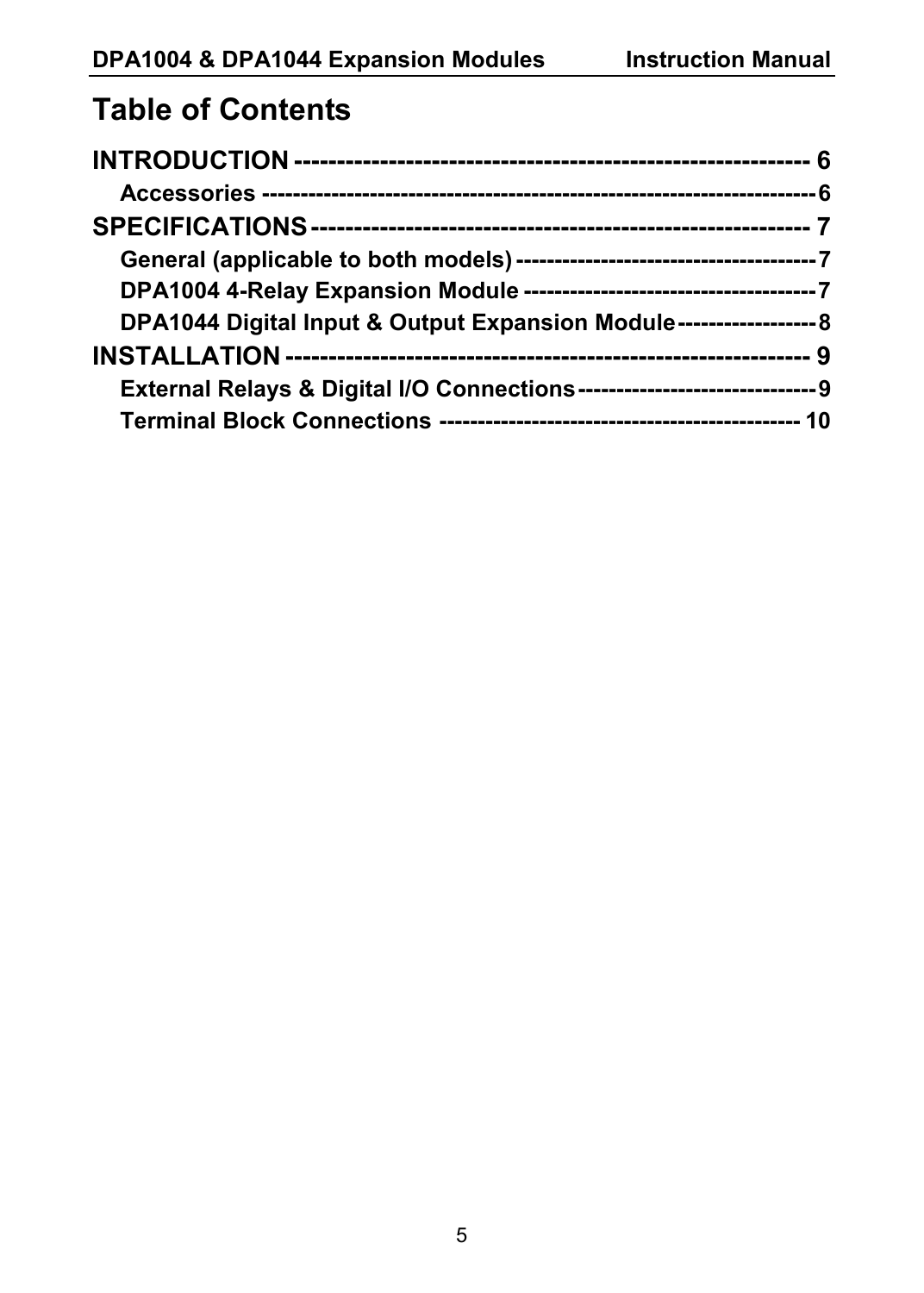# **INTRODUCTION**

These external expansion modules add functionality to any DP meter in the field. They can be added at any time and are easy-to-install.

Add a 4-relay expansion module and/or up to two I/O modules. The menu items for these modules do not appear until the module is connected, simplifying the basic menu.

The relay module consists of four 3 amp Form A (SPST) relays.

The I/O module has four digital inputs and four digital outputs per module. External digital inputs can function similarly to the front panel function keys. They can be configured to trigger certain events (i.e. acknowledge/reset alarms, reset max and/or min values, disable/enable all output relays, and hold current relay states), provide direct menu access point, or mimic front panel keys. Digital outputs can be used to remotely monitor DP meter alarm relay output states, or the states of a variety of actions and functions executed by the meter.

RS-232 or RS-422/485 communications modules are also available; refer to the accessories section for ordering details.

| <b>Model</b>   | <b>Description</b>                              |
|----------------|-------------------------------------------------|
| DPA1002        | DIN-rail mounting kit for two expansion modules |
| DPA1200        | Meter copy cable                                |
| <b>DPA1232</b> | RS-232 serial adapter                           |
| <b>DPA1485</b> | RS-422/485 serial adapter                       |

### **Accessories**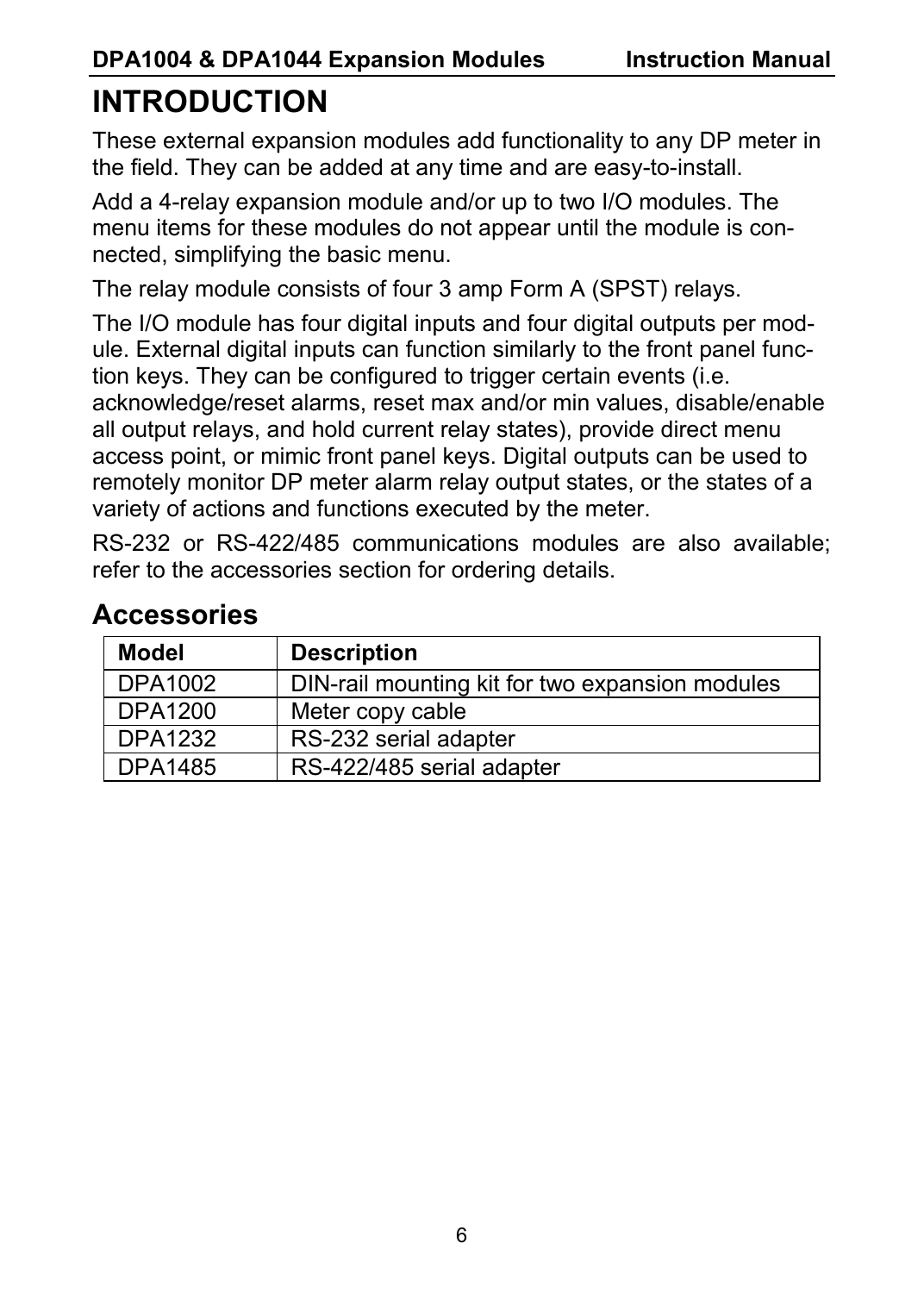### **SPECIFICATIONS**

*Except where noted all specifications apply to operation at +25°C.* 

### **General (applicable to both models)**

| <b>POWER</b>                        | Meter M-LINK connection                                                                 |  |
|-------------------------------------|-----------------------------------------------------------------------------------------|--|
| <b>CABLE</b>                        | Standard CAT5e cable; provided with module.                                             |  |
|                                     | Note: To ensure optimum performance use only supplied<br>cables                         |  |
| <b>CONNECTORS</b>                   | RJ45; identical and interchangeable                                                     |  |
|                                     | Removable screw terminal blocks that accept 12 to 22<br>AWG wire.                       |  |
| <b>TIGHTENING</b><br><b>TORQUE</b>  | Screw terminal connectors: 5 lb-in (0.56 Nm)                                            |  |
| <b>ENCLOSURE</b>                    | ABS-94HB material, UL94HB (Flame-Class Rating)                                          |  |
| <b>OVERALL</b><br><b>DIMENSIONS</b> | $2.286"$ x $.924"$ x $3.624"$ (W x H x D)<br>58.06 mm x 23.47 mm x 92.05 mm (W x H x D) |  |

### **DPA1004 4-Relay Expansion Module**

| <b>RELAYS</b> | Four Form A (SPST); Rated 3 A @ 30 VDC and<br>125/250 VAC for resistive loads<br>1/14 HP @ 125/250 VAC for inductive loads. |
|---------------|-----------------------------------------------------------------------------------------------------------------------------|
| <b>WEIGHT</b> | $2.4$ oz (68 g)                                                                                                             |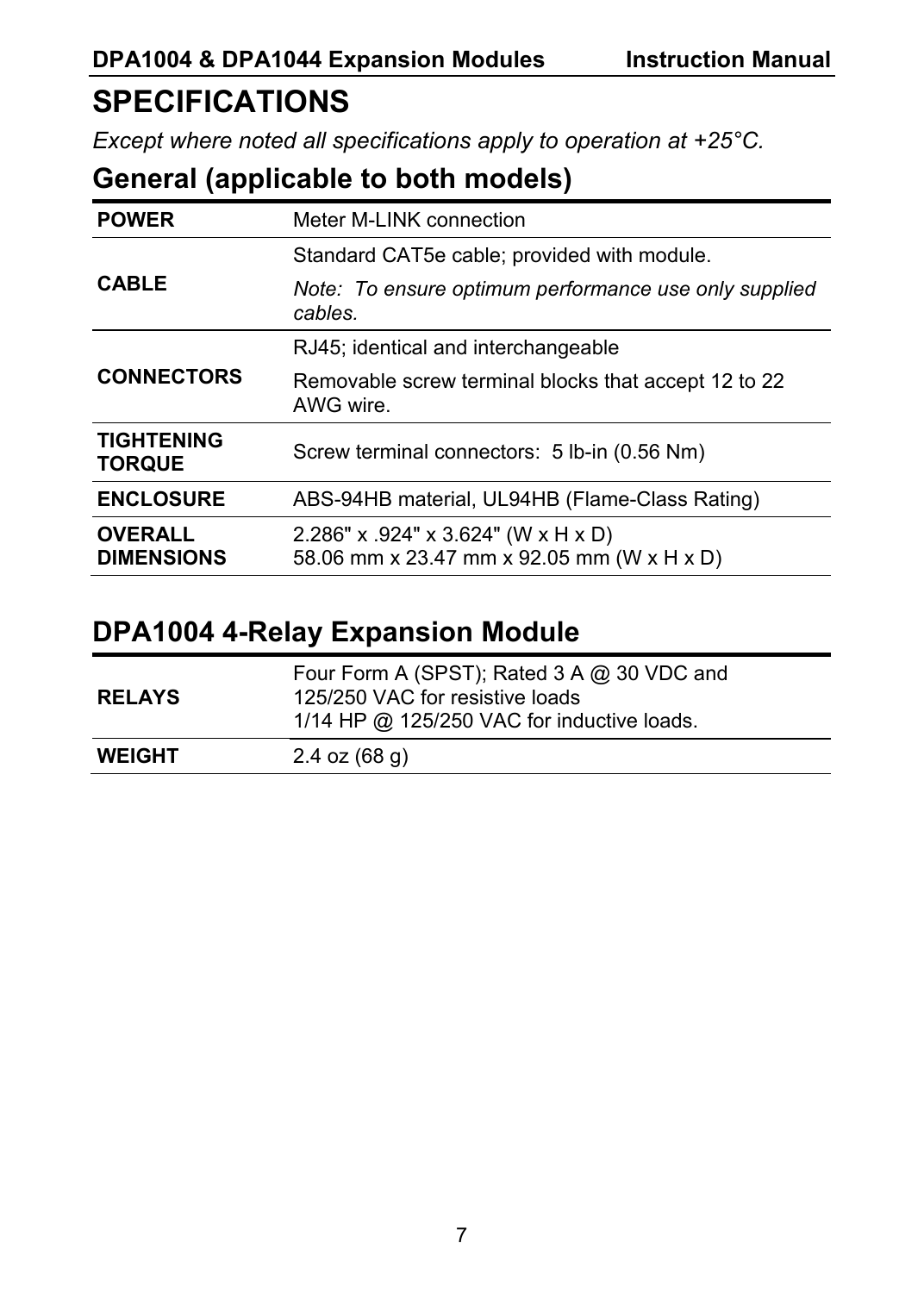|                                            | Dr A IV44 Dightar mput & Output Expansion Module                                                                                                      |  |
|--------------------------------------------|-------------------------------------------------------------------------------------------------------------------------------------------------------|--|
| <b>CHANNELS</b>                            | 4 digital inputs & 4 digital outputs per module                                                                                                       |  |
|                                            | Up to 2 modules for a total of 8 inputs & 8 outputs                                                                                                   |  |
| <b>SYSTEM</b>                              | Note: The jumper located between the RJ45 connectors<br>must be removed on the second module in order for the<br>system to recognize it as module #2. |  |
| <b>DIGITAL INPUT</b><br><b>LOGIC HIGH</b>  | 3 to 5 VDC                                                                                                                                            |  |
| <b>DIGITAL INPUT</b><br><b>LOGIC LOW</b>   | 0 to 1.25 VDC                                                                                                                                         |  |
| <b>DIGITAL OUTPUT</b><br><b>LOGIC HIGH</b> | 3.1 to 3.3 VDC                                                                                                                                        |  |
| <b>DIGITAL OUTPUT</b><br><b>LOGIC LOW</b>  | $0$ to $0.4$ VDC                                                                                                                                      |  |
| <b>SOURCE</b><br><b>CURRENT</b>            | 10 mA maximum output current                                                                                                                          |  |
| <b>SINK</b><br><b>CURRENT</b>              | 1.5 mA minimum input current                                                                                                                          |  |
|                                            | To be used as pull-up for digital inputs only.<br>Connect normally open pushbuttons across +5 V & DI1-4.                                              |  |
| +5 V<br><b>TERMINAL</b>                    | DO NOT use +5 V terminal (pin 1) to<br>power external devices.                                                                                        |  |
|                                            | <b>WARNING</b>                                                                                                                                        |  |
| <b>WEIGHT</b>                              | 2.2 oz $(62 g)$                                                                                                                                       |  |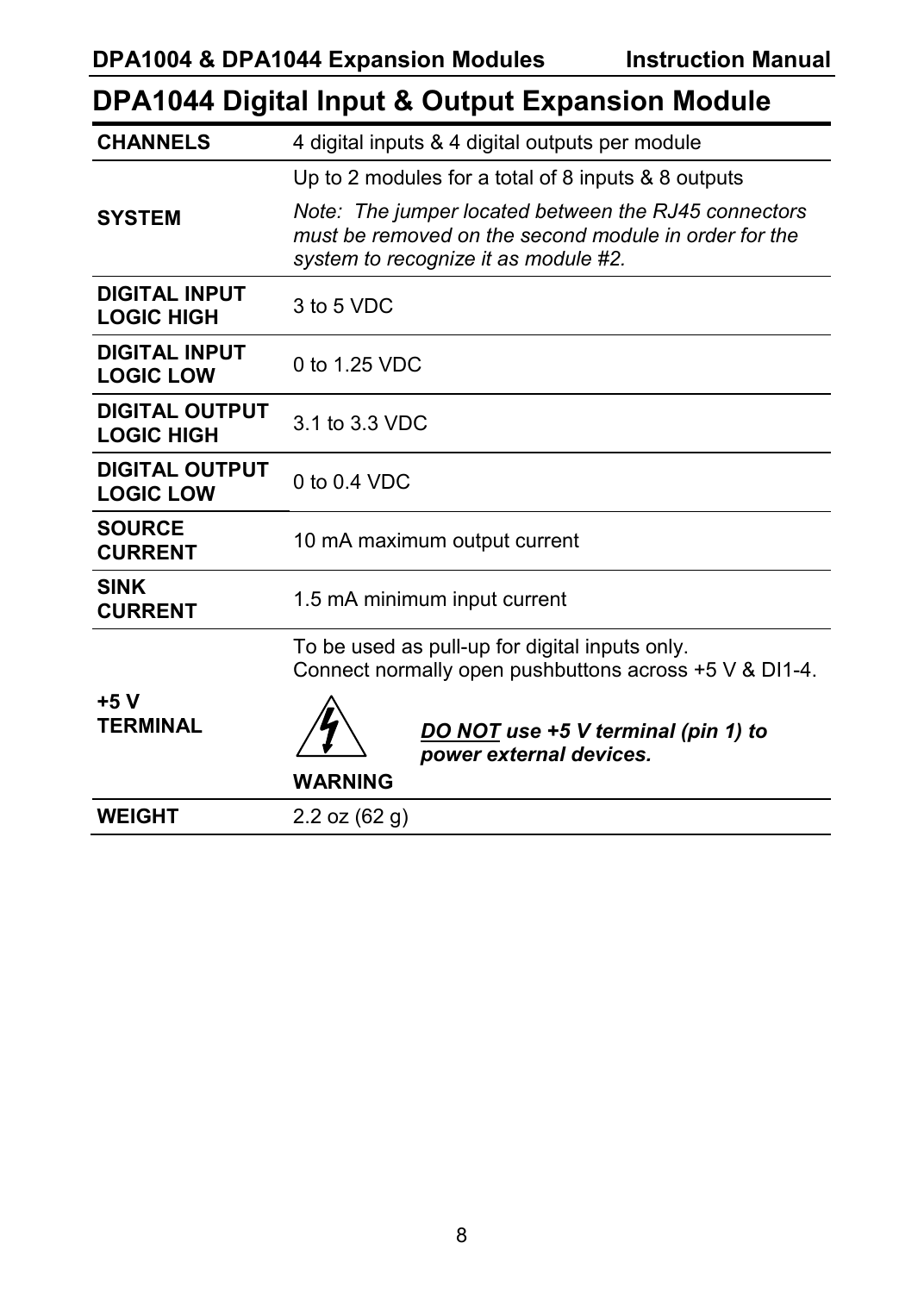# **DPA1004 & DPA1044 Expansion Modules Instruction Manual**

# **INSTALLATION**

There is no need to remove the expansion module from its case to complete the installation, wiring, or setup of the unit.



*Do not connect or disconnect the expansion module with the power on!* 

### **External Relays & Digital I/O Connections**

The relay and the digital I/O expansion modules DPA1004 & DPA1044 are connected to the meter using a CAT5e cable provided with each module (see Figure 1).



**Figure 1: M-Link Connector Location on the Meter** 



*Do not connect any equipment other than OMEGA's expansion modules, cables, or meters to the RJ45 M-LINK connector. Otherwise damage will occur to the equipment and the meter.* 

The two RJ45 connectors on the expansion modules are identical and interchangeable; they are used to connect additional modules to the system.

*Note: The jumper located between the RJ45 connectors of the DPA1044 (see Figure 2) must be removed on the second digital I/O module in order for the system to recognize it as module #2.* 



**Figure 2: Jumper Location**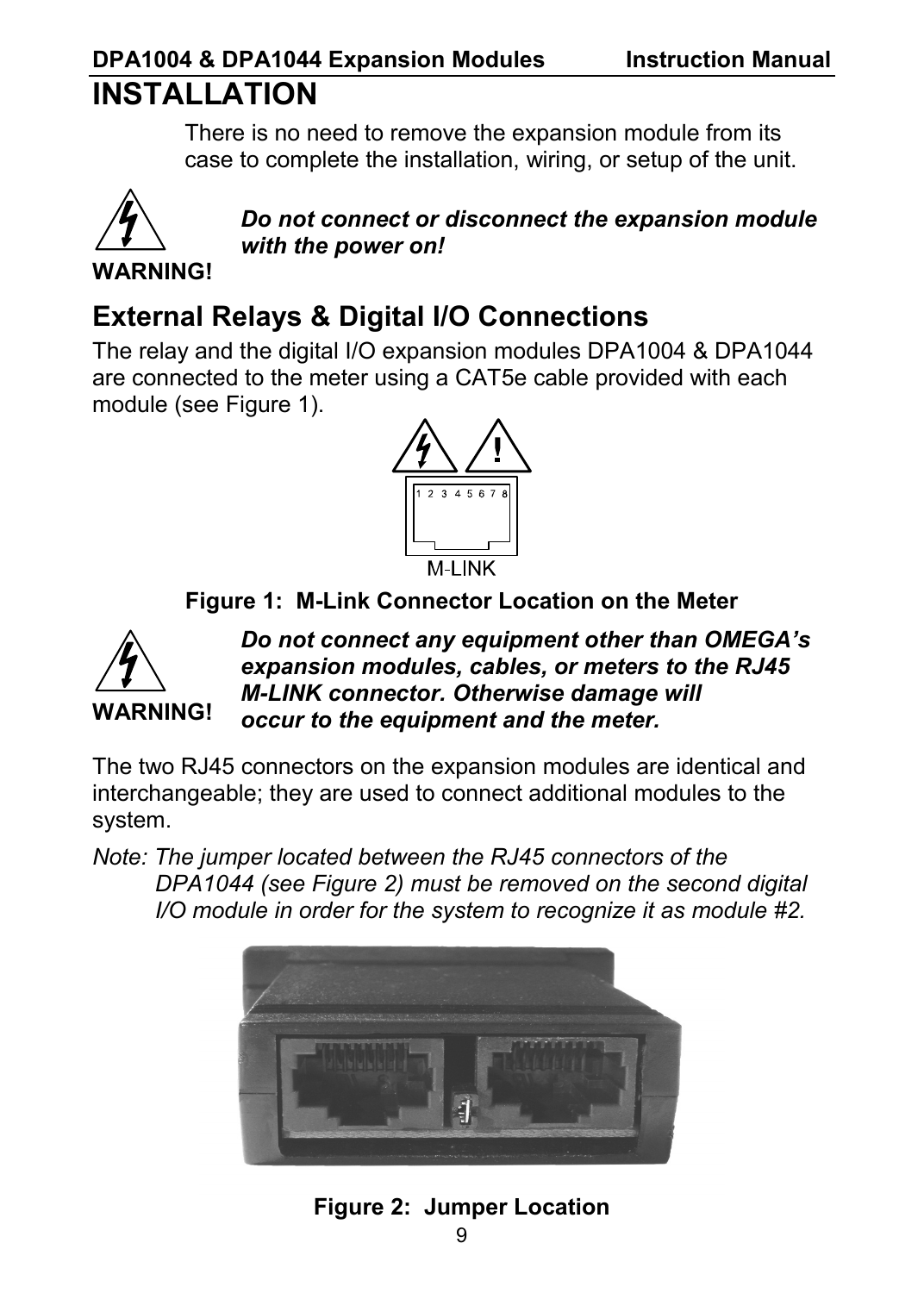### **DPA1004 & DPA1044 Expansion Modules Instruction Manual**

### **Terminal Block Connections**

**!**

All connections are made to removable screw terminal connectors located at the front of the module.

> Use copper wire with 60°C or 60/75°C insulation for all line voltage connections. Observe all safety regulations. Electrical wiring should be performed in accordance with all applicable national, state, and local codes to prevent damage to the meter and ensure personnel safety.



**Figure 3: External Relays Module Connections** 



**Figure 4: Digital I/O Module Connections**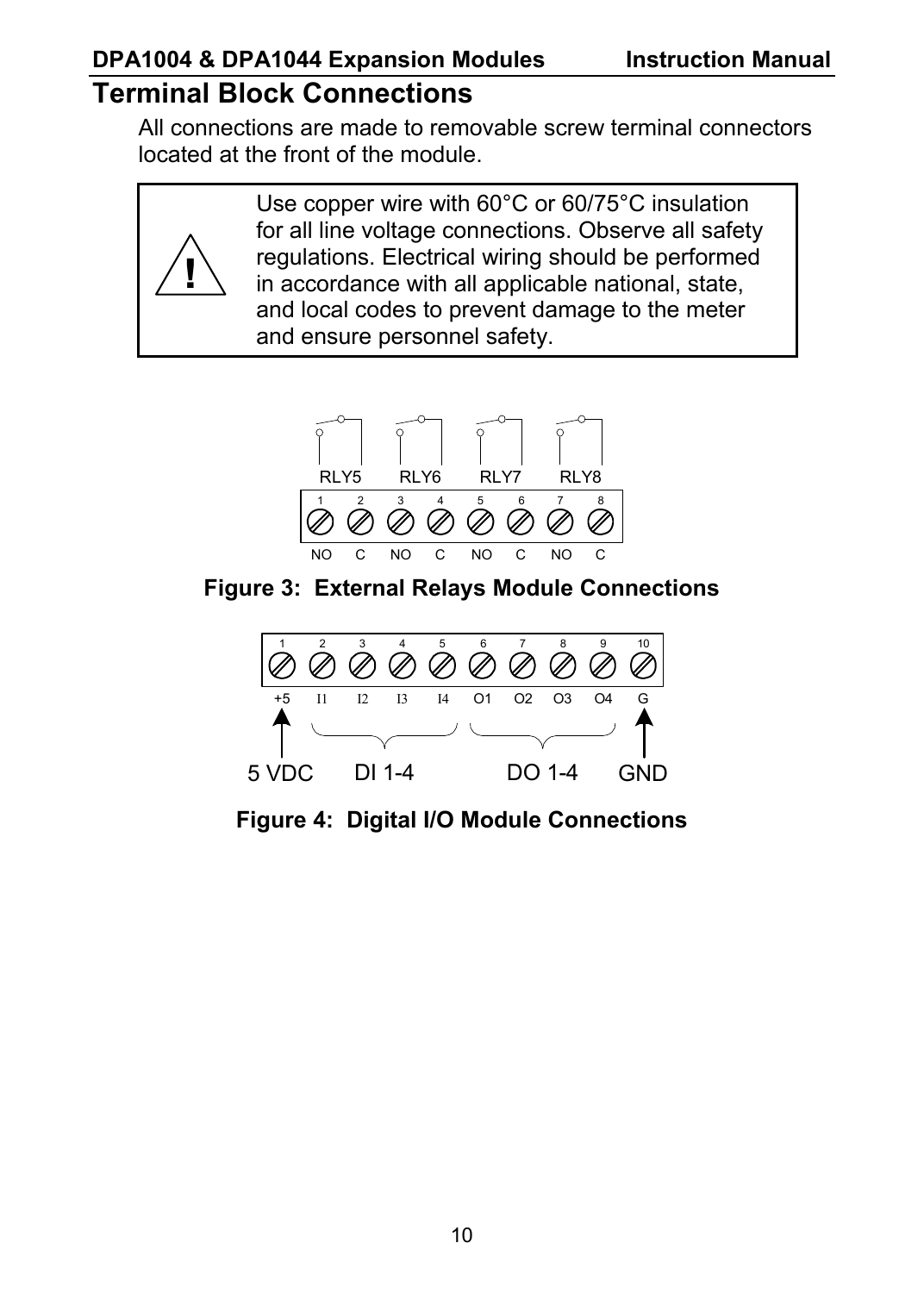| <b>NOTES</b> |
|--------------|
|              |
|              |
|              |
|              |
|              |
|              |
|              |
|              |
|              |
|              |
|              |
|              |
|              |
|              |
|              |